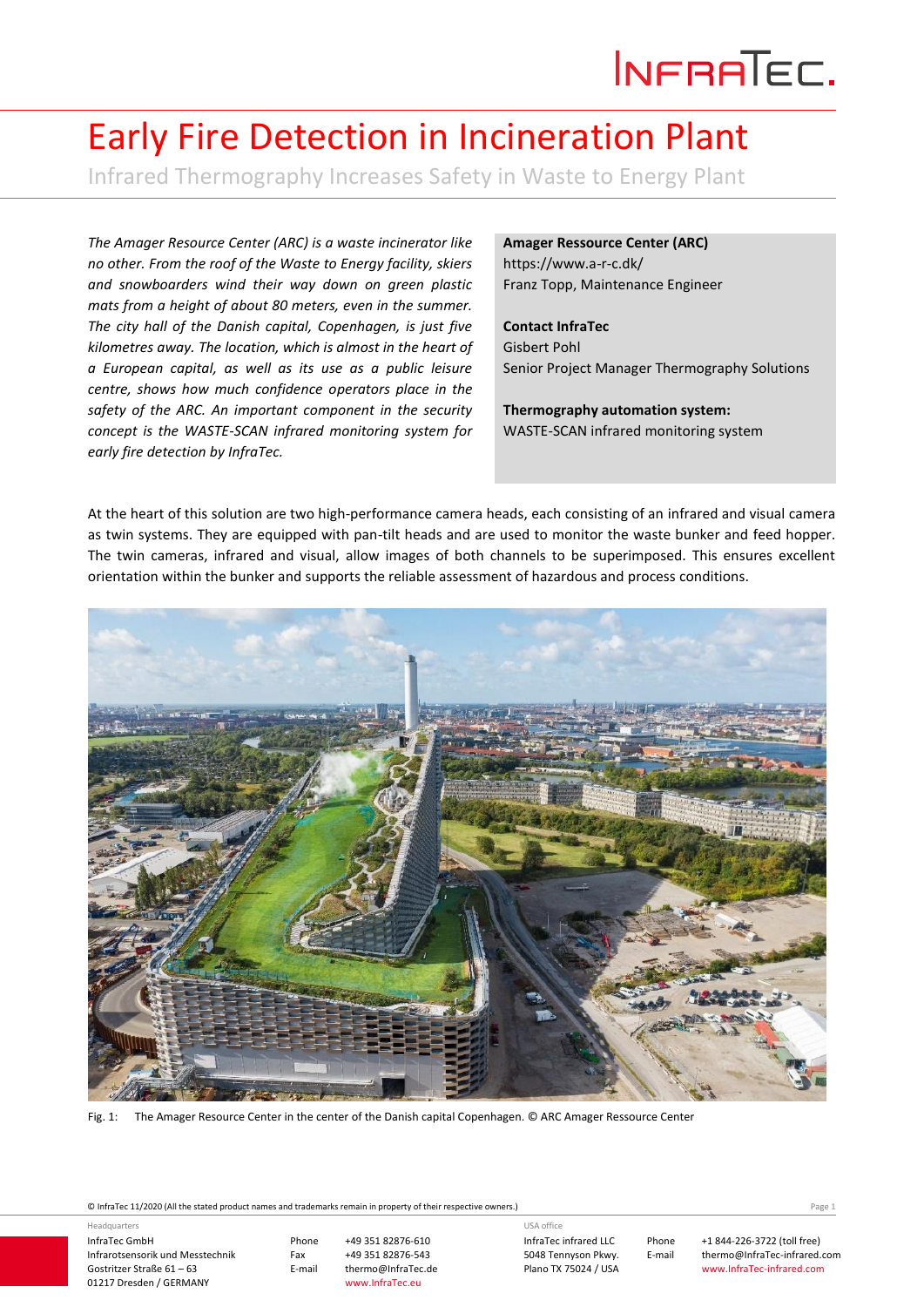## Early Fire Detection in Incineration Plant

Infrared Thermography Increases Safety in Waste to Energy Plant

#### Direct connection to complete extinguishing system

Integrated into special protective housings, the cameras are installed on powerful pan-tilt systems. Based on their electronic control, areas can be monitored with maximum resolution and hotspots can be detected as quickly as possible. The infrared cameras are directly connected to the extinguishing system of the ARC. As soon as they detect a fire, an alarm is automatically triggered. As a result, the cameras transmit the information to the extinguishing system concerning which zones are affected. Based on this information, two of the three water cannon systems then extinguish exactly these affected areas of the bunker. If the notification relates to one of the feed hoppers, the sprinkler system there activates.





Thanks to such features, WASTE-SCAN meets the latest fire protection requirements. At the same time, it impresses with its user-friendly handling. Crane operators of the waste-to-energy system can control the system directly from the crane via a touch display. In the control room, the operators of the ARC see all relevant information on a standard monitor. The corresponding control cabinet with integrated industrial PC can also be found there. The system status is visible at a glance from the control room as well as from the crane. At the same time, central parameters such as the temperature limit values are displayed there, which serve as the basis for triggering the alarm. All the components of WASTE-SCAN, such as cameras, pan-tilt heads and connection cables, are designed for safe, continuous operation in harsh environments.

© InfraTec 11/2020 (All the stated product names and trademarks remain in property of their respective owners.) Page **2**

InfraTec GmbH Infrarotsensorik und Messtechnik Gostritzer Straße 61 – 63 01217 Dresden / GERMANY

Headquarters

Phone +49 351 82876-610 Fax +49 351 82876-543<br>E-mail thermo@InfraTec.d thermo@InfraTec.de www.InfraTec.eu

InfraTec infrared LLC 5048 Tennyson Pkwy. Plano TX 75024 / USA USA office

Phone +1 844-226-3722 (toll free) E-mail thermo@InfraTec-infrared.com www.InfraTec-infrared.com